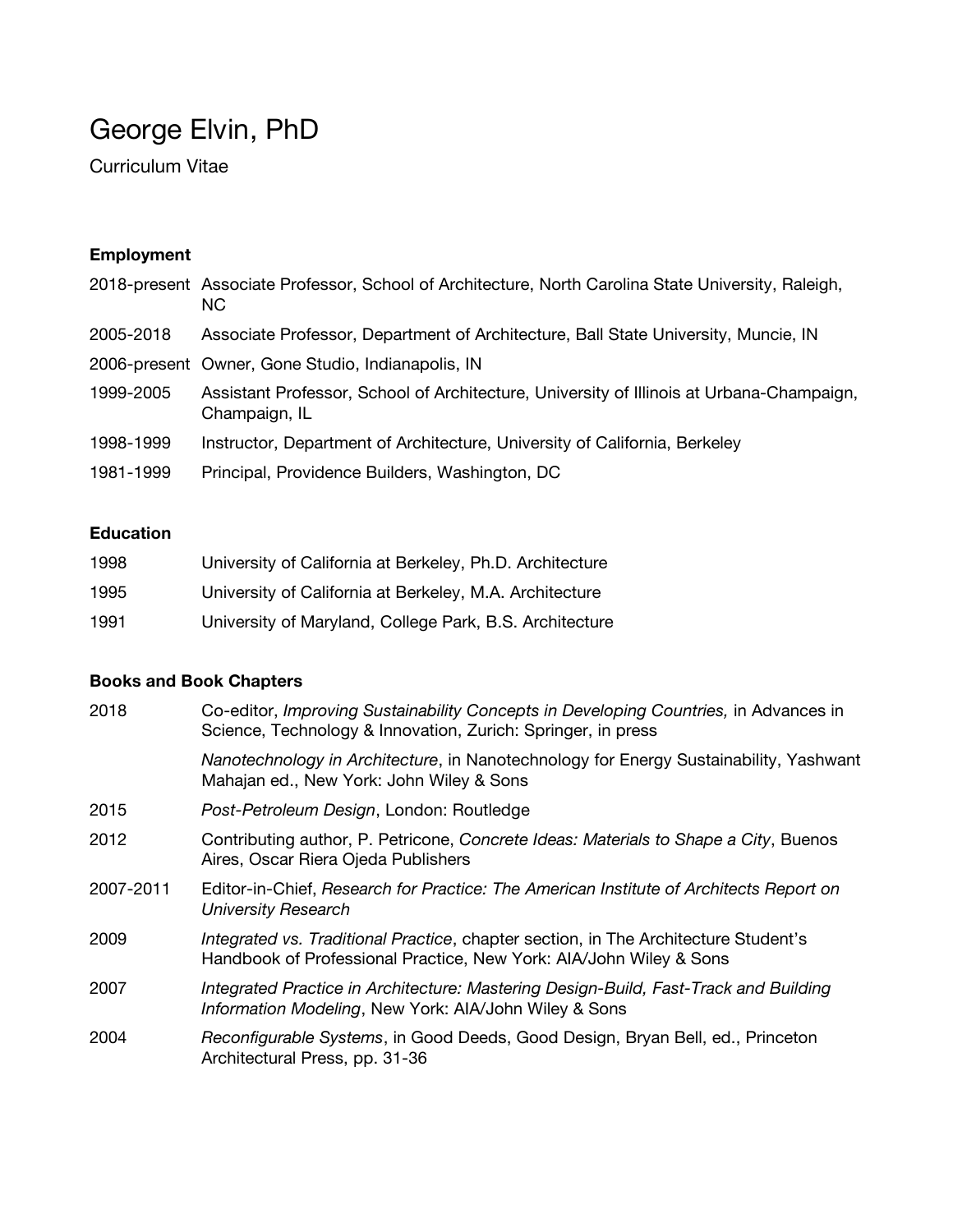| 2003 | Design-Build Education, with William Carpenter, in The Architect's Guide to Design- |
|------|-------------------------------------------------------------------------------------|
|      | Build Services, AIA/John Wiley & Sons, pp. 373-386                                  |

### **Publications**

| 2018 | Outside: Extreme Environments and Creative Resistance, in Proceedings of the<br>Association of Collegiate Schools of Architecture 106th Annual Meeting: The Ethical<br>Imperative, March 17, Denver                       |
|------|---------------------------------------------------------------------------------------------------------------------------------------------------------------------------------------------------------------------------|
| 2011 | Principles of Integrated Practice in Architecture, Journal of Architectural and Planning<br>Research, Volume 27, Number 4, pp. 287-300                                                                                    |
| 2008 | Nanotechnology: Killing Germs on the Frontline, Door and Hardware, February 2008,<br>http://www.accessmylibrary.com/article-1G1-175075195/nanotechnology-fighting-<br>germs-frontline.html                                |
| 2007 | Nanotechnology: New Architectural Materials for a Green Future, 2A: Art + Architecture,<br>Number 6, Autumn 2007, pp. 78-81,<br>http://www.2amagazine.com/default.aspx?categoryID=0&name=issue6⟨=en                       |
|      | The Nano Revolution, Architect, May 2007, pp.93-96                                                                                                                                                                        |
| 2006 | Risks in Architectural Applications of Nanotechnology, nanoRISK, 2006/3                                                                                                                                                   |
|      | Will Nanotechnology Lead Green Revolution? www.lime.com, August 11,<br>http://www.lime.com/technology/story/3993/op-<br>ed_will_nanotechnology_lead_green_technology_revolution                                           |
|      | The New Era of Nanosensors, Nano & Society, Sep. 2006, http://www.nano-and-<br>society.org/commentaries/commentary_elvin.html                                                                                             |
|      | Bacteria Powered Batteries, www.lime.com, September 15,<br>http://www.lime.com/technology/story/4429/bacteria-powered_batteries                                                                                           |
|      | Farmland Fillup: Understanding the Biofuel Boom, www.lime.com, October 5,<br>http://www.lime.com/technology/story/5026/farmland_fillup_understanding_the_biofuel<br>_boom                                                 |
| 2005 | Nanotechnology and Design, 2nd International Symposium on Nanotechnology and<br>Construction, November 13-16, Bilbao, Spain,<br>http://www.rilem.net/fiche.php?cat=conference&reference=pro045-039                        |
| 2004 | Integrating Design and Construction with Wearable Computers, International Journal of<br>Architectural Computing, Issue 2, Volume 2, June 2004, pp. 178-187                                                               |
| 2003 | Collaborative Design Processes: An Active and Reflective Learning Course in<br>Multidisciplinary Collaboration, O'Brien, W.J., Soibelman, L., and Elvin, G., Journal of<br>Construction Education, Summer 2003, pp. 78-93 |

## **Presentations**

2018 *Outside: Extreme Environments and Creative Resistance*, Association of Collegiate Schools of Architecture 106th Annual Meeting, March 14-17, Denver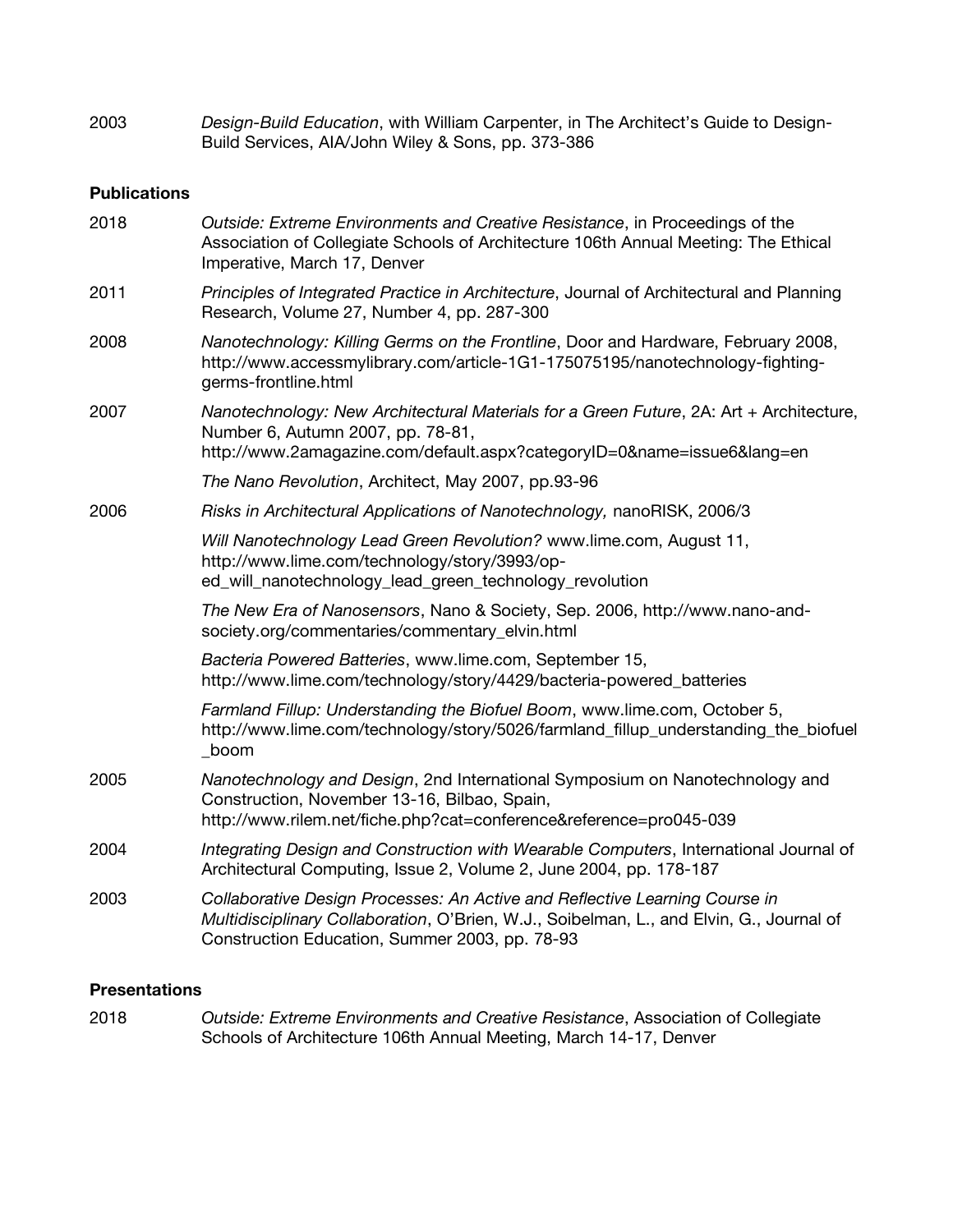|      | Future Housing: Advanced Materials and Systems through Nanotechnology, Forum for<br>Multifamily Housing Principals, April 19-22, La Jolla, California                                                             |
|------|-------------------------------------------------------------------------------------------------------------------------------------------------------------------------------------------------------------------|
|      | Post-Petroleum Building Materials, Forum for Regional Principals, May 17 -20, Palm<br>Beach, Florida                                                                                                              |
|      | 2018 Ocean Literacy Summit, November 15-16, Boston                                                                                                                                                                |
|      | Future Housing: Advanced Materials and Systems through Nanotechnology, Forum for<br>Custom Home Architects, October 11-14, Palm Beach, Florida                                                                    |
| 2017 | Walkabout and Talkabout: Indigenous Ontologies and Majority Discourse in Extreme<br>Environments, University of Edinburgh Symposium on Ecology, Economy, and Cultures<br>of Resistance, June 29-30, Edinburgh, UK |
|      | Immersive Learning in Remote Environments, Association of Collegiate Schools of<br>Architecture Fall Conference, October 12-14, Marfa, Texas                                                                      |
| 2016 | Post-Petroleum Design, Association of Collegiate Schools of Architecture Fall<br>Conference, September 22-24, Honolulu                                                                                            |
|      | Ten Years of Nanotechnology in Architecture, Cleantech 2016 Conference, May 22-26,<br>Washington, DC                                                                                                              |
| 2015 | Post-Petroleum Design: Practices and Principles, Architectural Research Centers<br>Consortium Conference, April 8, Chicago                                                                                        |
| 2014 | Post-Petroleum Building Materials, Technology Summit, American Institute of<br>Architects, Indiana Chapter, November 19, Indianapolis                                                                             |
| 2013 | Post-Petroleum Design, Construction Specifications Institute, Nashville Chapter, March<br>19, Nashville                                                                                                           |
| 2012 | Nanotechnology and Interior Design: Breakthroughs and Precautions, Hotel Interior<br>Design - The Decision Makers' Forum, May 11, Split, Croatia                                                                  |
| 2011 | Nanotechnology in Architecture: New Risks and Rewards, Buildgreen Argentina,<br>October 25, Buenos Aires, Argentina                                                                                               |
|      | Nanotechnology for Green Architecture, Arc-Latin America, June 24, San Jose, Costa<br>Rica                                                                                                                        |
|      | Nanotechnology in Architecture: New Risks and Rewards, Arc-US, November 18, Boca<br>Raton, Florida                                                                                                                |
|      | Nanotechnology for Smart Sustainable Buildings, Humanscale Design Smart Seminar,<br>March 31, Washington, DC                                                                                                      |
|      | Nanotechnology for Smart Sustainable Buildings, Humanscale Design Smart Seminar,<br>April 22, Los Angeles                                                                                                         |
|      | Nanotechnology for Interior Design, Hospitality Design Expo, May 19, Las Vegas                                                                                                                                    |
| 2010 | Nanotechnology and Interior Design: A Revolution in Materials, International Forum for<br>Architecture and Construction, March 9, Sao Paulo, Brazil                                                               |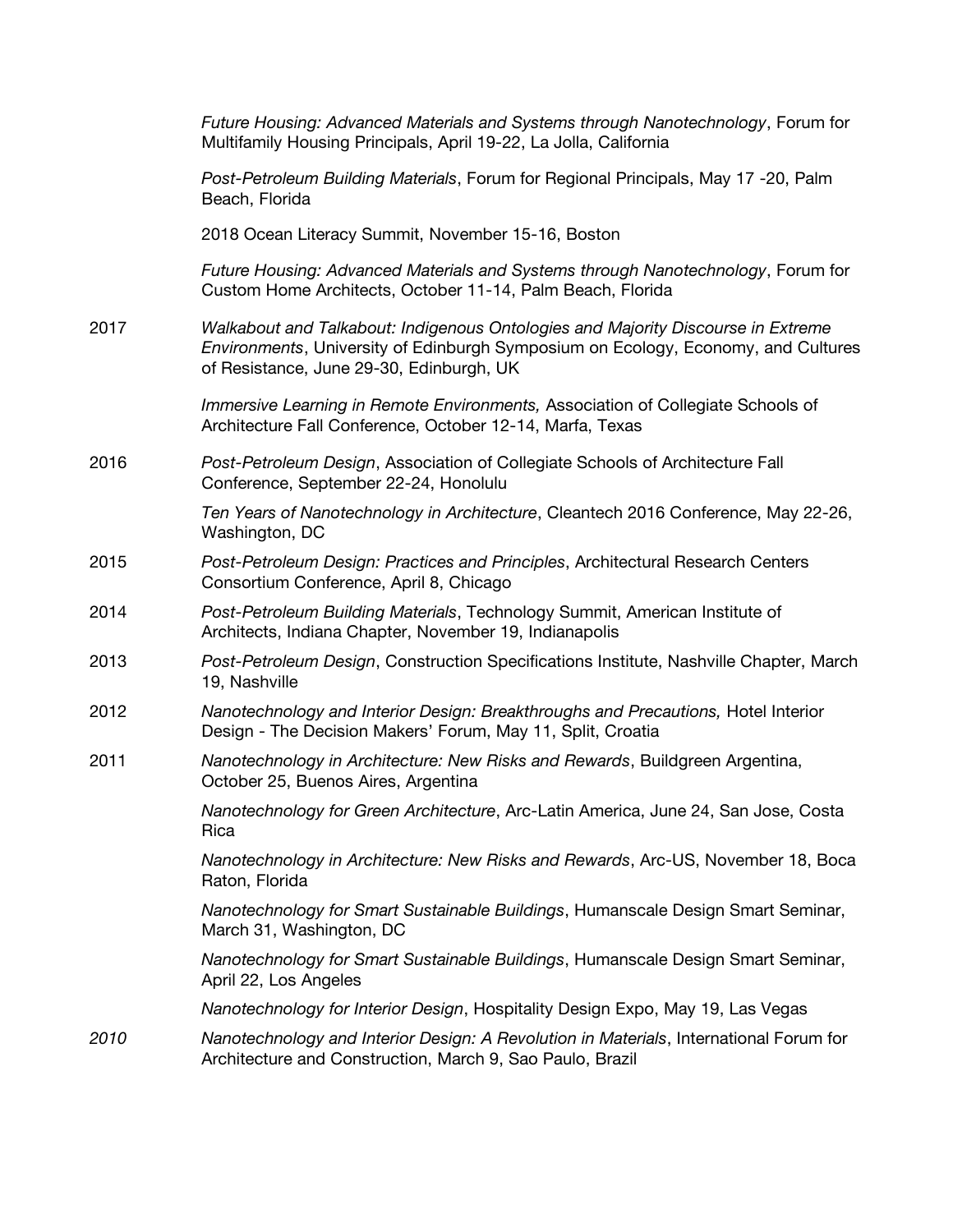|      | Nanotechnology for Smart Sustainable Buildings, Humanscale Design Smart Seminar,<br>February 4, New York                                                                                                                                                                                                                                                           |
|------|--------------------------------------------------------------------------------------------------------------------------------------------------------------------------------------------------------------------------------------------------------------------------------------------------------------------------------------------------------------------|
|      | Nanotechnology for Smart Sustainable Buildings, Humanscale Design Smart Seminar,<br>March 23, Boston                                                                                                                                                                                                                                                               |
|      | Nanotechnology for Smart Sustainable Buildings, Humanscale Design Smart Seminar,<br>April 25, San Diego                                                                                                                                                                                                                                                            |
|      | Nanotechnology for Smart Sustainable Buildings, Humanscale Design Smart Seminar,<br>August 24, Atlanta                                                                                                                                                                                                                                                             |
|      | Nanotechnology for Green Architecture, Arc-Middle East, November 1, Limassol,<br>Cyprus                                                                                                                                                                                                                                                                            |
| 2009 | Nanotechnology for Green Architecture, Arc-US: Forum for America's Leading<br>Architects, November 20, Bonita Springs, Florida                                                                                                                                                                                                                                     |
|      | Nanotechnology for Green Interior Design: Tomorrow's Technologies Today, Arc-<br>Interiors, September 25, Miami                                                                                                                                                                                                                                                    |
| 2008 | Sustainability in Action, Keynote address, Opening of Biomax biofuel plant, June 17,<br>Bogotá, Colombia                                                                                                                                                                                                                                                           |
| 2007 | Clean Technologies for Green Building, Cleantech 2007 Conference, May 20-24, Santa<br>Clara, California                                                                                                                                                                                                                                                            |
| 2006 | Health Effects of Architectural Applications of Nanotechnology, Nano & Bio in Society<br>Conference, Aug. 9-10, Chicago                                                                                                                                                                                                                                            |
|      | NanoStudio, ACADIA International Conference Digital Exchange Exhibition, September<br>12-15, October 12-15, Louisville                                                                                                                                                                                                                                             |
|      | NanoStudio: Experimental Applications of Nanotechnology in Architecture, 2006 Nano<br>Science and Technology Institute Nanotechnology Conference, May 7-11, Boston                                                                                                                                                                                                 |
| 2005 | Nanotechnology Applications in Construction, Arc-US: America's Leading Architects<br>Forum, November 18, Miami                                                                                                                                                                                                                                                     |
| 2003 | Wearable Computers for Integrated Design and Construction, American Society of Civil<br>Engineers Construction Research Congress, March 19-23, Honolulu                                                                                                                                                                                                            |
| 2002 | CDP - Collaborative Design Processes: A Classroom Based Study Serving as a<br>Laboratory for Studying A/E/C Distributed Design, Soibelman, L., O'Brien, W. and Elvin,<br>G., Workshop on the Role of Empirical Studies in Understanding and Supporting<br>Engineering Design, National Institute of Standards and Technology, Gaithersburg,<br>Maryland, April 4-5 |
|      | Collaborative Design Processes: Technology and Teamwork in A/E/C Education, with<br>Lucio Soibelman and William O'Brien, 9th ISPE International Conference on Concurrent<br>Engineering, July 27-31, Cranfield University, United Kingdom                                                                                                                          |
| 2001 | Integrated Practice: Strategies for the Next Generation Architect, American Institute of<br>Architects National Convention, May 17-19, Denver                                                                                                                                                                                                                      |
|      | Transformer: The Work of the Architect between Idea and Object, Association of<br>Collegiate Schools of Architecture National Meeting, March 16-20, Baltimore                                                                                                                                                                                                      |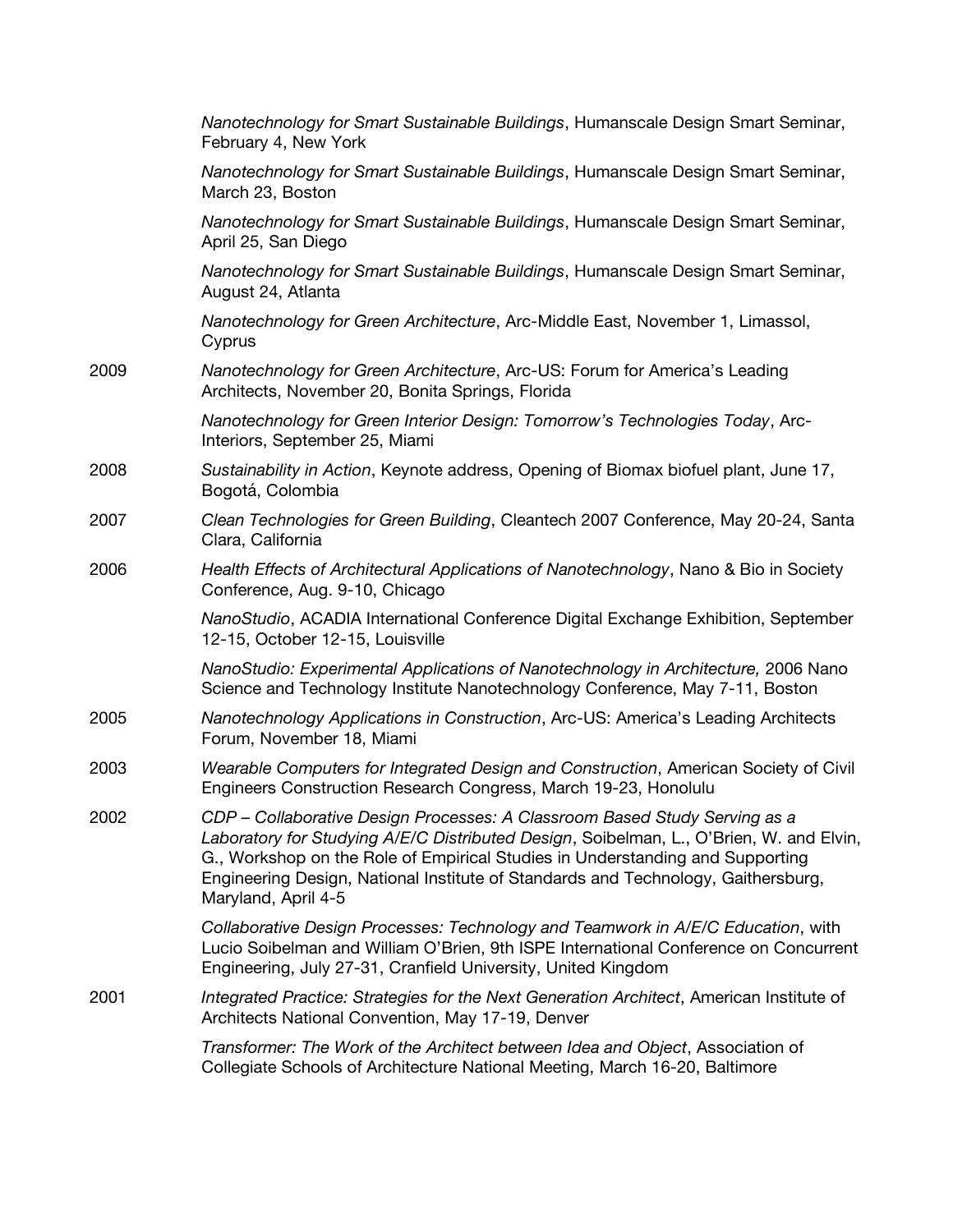*Synchronizing Workflow Planning in Simultaneous Design and Construction*, with Lucio Soibelman and William O'Brien, 1st International Conference on Innovation in Architecture, Engineering and Construction, July 18-20, Loughborough, England

2000 *Integration and Adaptation in Architectural Process: Strategies for Project Organization, Planning and Communication*, ACSA Technology Conference, Emerging Technologies and Design, Massachusetts Institute of Technology, July 14-17, Cambridge MA,

> *The Art of Communication in Simultaneous Design and Construction*, International Council for Research and Innovation in Building and Construction Conference, Design Management in the Engineering and Architectural Office, GA Tech, May 19-20, Atlanta,

*On-site Design: The Convergence of Material and Information*, ACSA East Central Regional Conference, November 3-5, University of Michigan

*The Next Generation Architect in Integrated Practice*, Form, Function, Future: The Expanding Dimensions of Architectural Practice, American Institute of Architects, Oct 15-17, Portland OR

*Strategies for Web-Based Collaboration*, Excellence through Design-Build and the Borderless Market, AIA / Canadian Design-Build Institute joint conference, March 23- 25, Toronto

#### **Fellowships, Honors and Awards**

| 2017 | Provost's Immersive Learning Grant, \$9,398, Architecture for Extreme Environments                                                                                |
|------|-------------------------------------------------------------------------------------------------------------------------------------------------------------------|
|      | CREATE Grant, \$5,000, Architecture for Extreme Environments                                                                                                      |
|      | Assessment Grant, \$1,000, Ball State University, Architecture for Extreme Environments<br>Assessment Plan                                                        |
|      | College of Architecture and Planning Mini Grant, \$630, Architecture for Extreme<br>Environments                                                                  |
| 2016 | Provost's Immersive Learning Grant, \$9,845, Architecture for Extreme Environment,                                                                                |
|      | College of Architecture and Planning Micro Grant, \$1925, Space in Motion                                                                                         |
|      | College of Architecture and Planning Mini Grant, \$1000, Architecture for Extreme<br>Environments                                                                 |
| 2015 | President's Travel Fund, Award, \$335, Post-Petroleum Design: Practices and<br>Principles, Architectural Research Centers Consortium Conference, April 8, Chicago |
|      | College of Architecture and Planning Mini Grant, \$655, Post-Petroleum Design                                                                                     |
| 2014 | Keep Indianapolis Beautiful, Contract, \$5,000, Meridian Park Neighborhood Park Play<br>Structure                                                                 |
|      | College of Architecture and Planning Mini Grant, \$1000, Meridian Park Neighborhood<br><b>Park Play Structure</b>                                                 |
| 2010 | American Institute of Architects, Contract, \$20,000, Report on University Research Vol.<br>4                                                                     |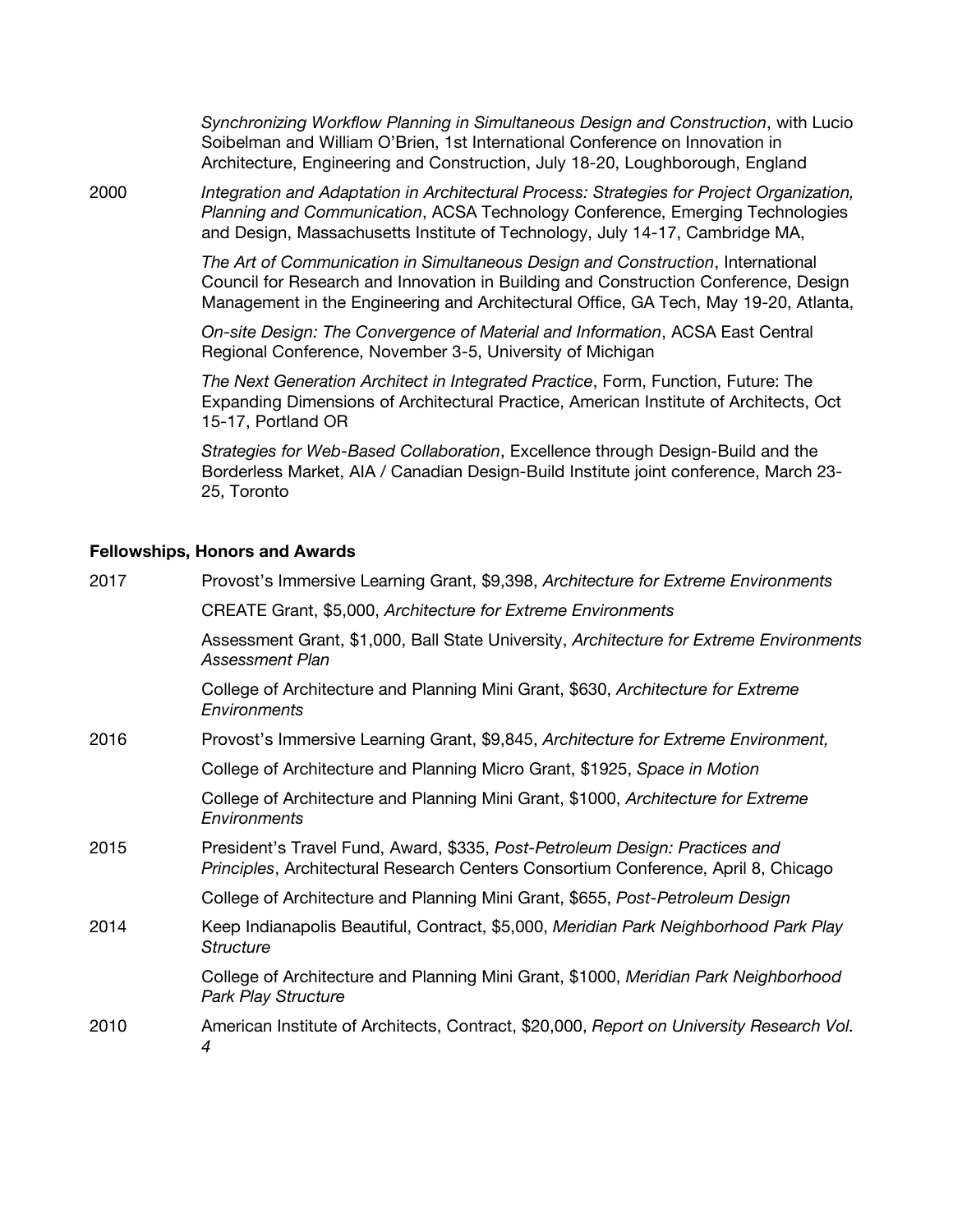| 2009      | American Institute of Architects, Contract, \$20,000, Report on University Research Vol.<br>3                                                                                                   |
|-----------|-------------------------------------------------------------------------------------------------------------------------------------------------------------------------------------------------|
| 2008      | American Institute of Architects, Contract, \$25,000, Report on University Research Vol.<br>2                                                                                                   |
| 2007      | American Institute of Architects, Contract, \$25,000, Report on University Research Vol.                                                                                                        |
| 2006-2018 | Fellow, Center for Energy Research, Education and Service, Ball State University                                                                                                                |
| 2005      | Visiting Research Fellow, Institute for Advanced Study in the Humanities, University of<br>Edinburgh, for Small Plans: Nanotechnology, Architecture, and the Future of the Built<br>Environment |
| 2003      | Outstanding Instructor, Instructor and Course Evaluation (UIUC)                                                                                                                                 |
|           | Campus Research Board Grant (UIUC), \$22,127, Wearable computers for Integrated<br>Design and Construction                                                                                      |
| 2000      | Technology Fellow, Association of Collegiate Schools of Architecture                                                                                                                            |
|           | Outstanding Instructor, Instructor and Course Evaluation (UIUC)                                                                                                                                 |
|           | Campus Research Board Grant (UIUC), \$18,240, Integrated Practice in Architecture,<br>January                                                                                                   |

## **Exhibitions**

| 2017 | Antwerp Container Terminal (drawing), exhibited in Open Space: Art of the Land,<br>Muncie Anderson New Castle, Indiana, October 15-January18                      |
|------|-------------------------------------------------------------------------------------------------------------------------------------------------------------------|
|      | Architecture for Extreme Environments, exhibition of student work, Diversity<br>Symposium, Ball State University, October 22                                      |
|      | Antwerp Container Terminal (video), exhibited in Bring Your Own Beamer, Muncie<br>Makes Lab, November 18                                                          |
|      | Architecture for Extreme Environments, exhibition of student work, College of<br>Architecture and Planning Gallery, Ball State University, November 15-December 8 |
|      | Architecture for Extreme Environments, exhibition of student work, CAP: INDY<br>Connector, Indianapolis, December 8-21                                            |
| 2016 | Architecture for Extreme Environments, exhibition of student work, CAP: INDY<br>Connector, Indianapolis, October 24-November 4                                    |
|      | Architecture for Extreme Environments, exhibition of student work, MadJax Muncie,<br>December 1                                                                   |
|      | Laniakea Bodyboard and Slateboard skateboard (creative projects) exhibited at<br>StoreFrontLab, San Francisco, March 13-April 4                                   |
| 2015 | Greensleeve Case for iPad (creative project) exhibited at StoreFrontLab, San Francisco,<br>July 23-August 12                                                      |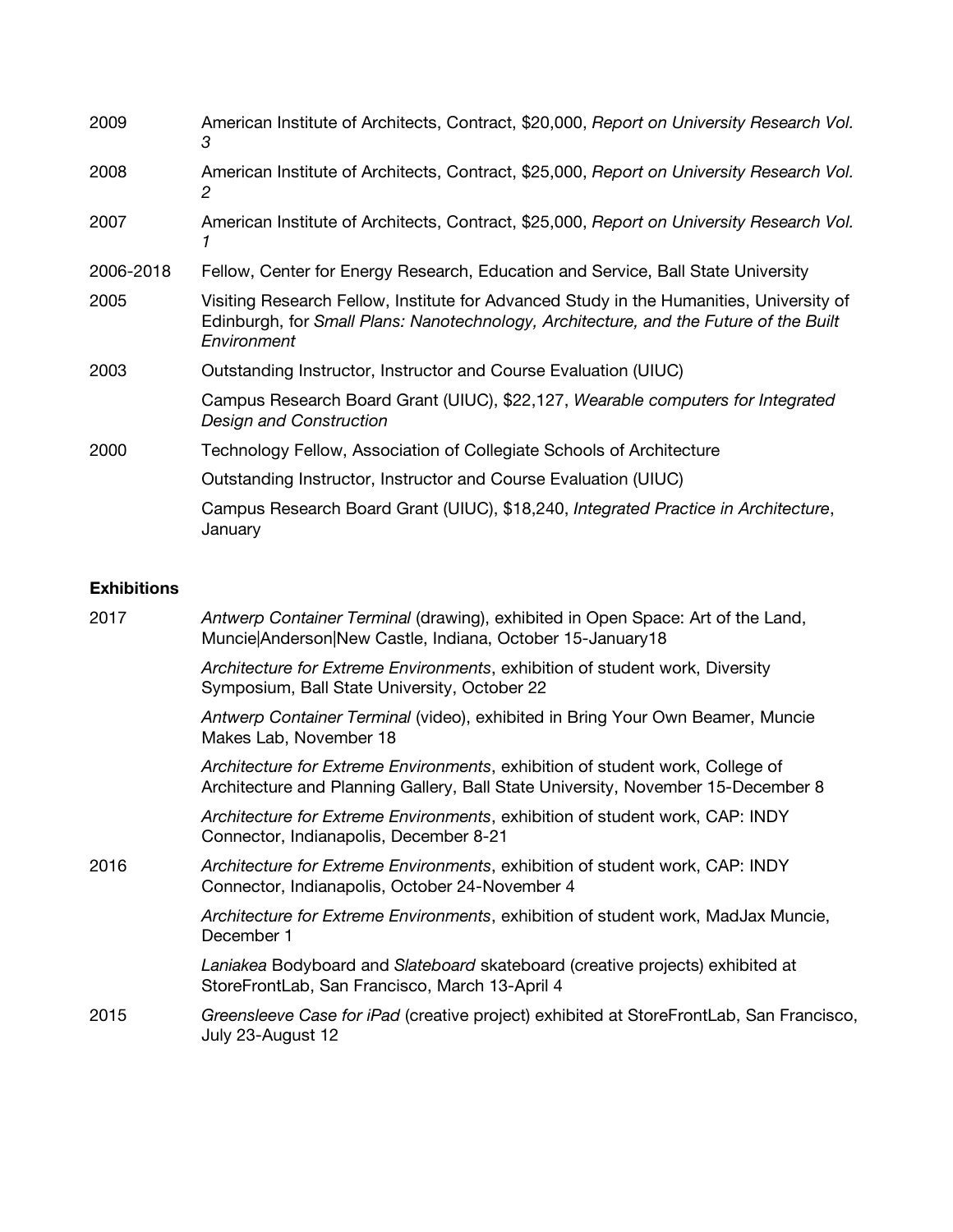2012 *Greensleeve Case for iPad*, (creative project) exhibited at StoreFrontLab, San Francisco, May 27-29

## **Professional Accreditation**

2009-present Accredited Professional, Leadership in Energy and Environmental Design (LEED AP)

#### **Professional Service**

|      | 2016-present Member, Editorial Board, International Journal of Environmental Sciences & Sustainable<br>Development                 |
|------|------------------------------------------------------------------------------------------------------------------------------------|
|      | Member, Review Board, Journal of Contemporary Urban Affairs                                                                        |
|      | Member, Editorial Board, Resourceedings                                                                                            |
| 2018 | Judge, Association for the Advancement of Sustainability in Higher Education<br><b>Sustainability Awards</b>                       |
|      | Reviewer, AIGA Design Educators Conference submissions, Indianapolis, June 7-9                                                     |
|      | Reviewer, Journal of Architectural Engineering submissions                                                                         |
|      | Reviewer, International Journal of Environmental Sciences & Sustainable Development<br>submissions                                 |
|      | Reviewer, Association for the Advancement of Sustainability in Higher Education<br>Conference submissions, Pittsburgh, October 2-5 |
|      | Reviewer, Administrative Review of Architecture Director, University of Maryland                                                   |
| 2017 | Reviewer, TechConnect World Innovation Conference submissions, Washington DC,<br>May 14-17                                         |
|      | Reviewer, Promotion and Tenure Case, University of Utah                                                                            |
| 2016 | Reviewer, Cleantech Conference submissions, Washington DC, May 22-26                                                               |
| 2015 | Reviewer, Journal of Architectural Engineering submission                                                                          |
|      | Reviewer, Wiley book submission                                                                                                    |
|      | Reviewer, TechConnect World Innovation Conference submissions, Washington DC,<br>June 14-17                                        |
| 2014 | Reviewer, Perkins + Will Research Journal submission                                                                               |
|      | Reviewer, TechConnect World Innovation Conference submission, Washington DC,<br>June 15-18                                         |
| 2012 | Chair, Green Building Symposium, Clean Technology Conference and Expo, Santa<br>Clara, California, June 18-21                      |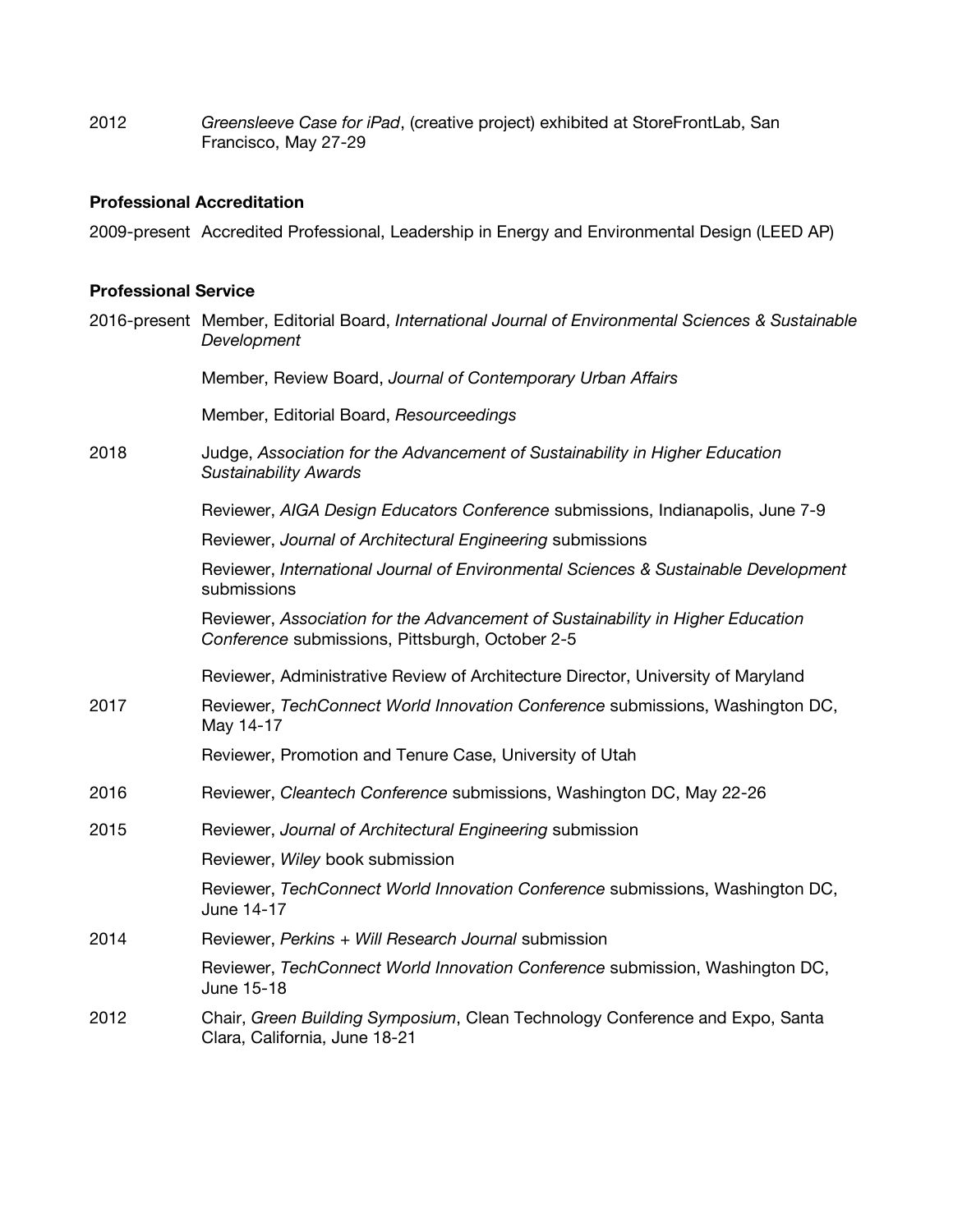|      | Instructor, Green Building: Technologies and Opportunities, Cleantech Conference,<br>Santa Clara, California, June 18                                                      |
|------|----------------------------------------------------------------------------------------------------------------------------------------------------------------------------|
| 2011 | Instructor, Cost-Effective Green Building Retrofits, Singapore, April 18-19                                                                                                |
|      | Design Group Leader, National Science Foundation, Research in Materials and<br>Manufacturing for Extreme Affordability Workshop, Muncie, Indiana, March 18-19              |
|      | Instructor, Green Building: Technologies and Opportunities, Clean Technology<br>Conference and Expo, Boston, June 12                                                       |
|      | Chair, Green Building Symposium, Clean Technology Conference and Expo, Boston,<br>June 13-15                                                                               |
| 2010 | Chair, Green Building Symposium, Clean Technology Conference and Expo, Los<br>Angeles, June 22-25                                                                          |
|      | Instructor, Cost-Effective Intelligent Green Building, Singapore, March 1-2                                                                                                |
|      | Instructor, Energy-Efficient Building Envelope Design and Construction, seminar,<br>Indianapolis, November 18                                                              |
|      | Instructor, Economics of Green Building, webinar, brightTALK Green Building Summit,<br>April 22, 2010, http://www.brighttalk.com/community/green-building/webcast/691/6105 |
|      | Instructor, Green Building: Technologies and Opportunities, tutorial, Cleantech<br>Conference, Los Angeles, June 21                                                        |
| 2009 | Member, Sustainability Committee, College of Architecture and Planning, Ball State<br>University                                                                           |
|      | Instructor, Integrated Practice, Continuing Professional Education Course, Wiley,<br>http://www.wiley.com/WileyCDA/Section/id-320255.html                                  |
|      | Instructor, Nanotechnology for Green Building, webinar, brightTALK Green Building<br>Summit, April 22, http://www.brighttalk.com/webcasts/2817/play                        |
|      | Instructor, Greening Existing Buildings: Retrofitting Residential and Small Commercial<br>Buildings, seminar, Indianapolis, July 16                                        |
|      | Chair, Green Building Symposium, Clean Technology Conference and Expo, Houston,<br>May 2-5                                                                                 |
|      | Instructor, New Clean Technologies for Green Building, tutorial, Cleantech Conference,<br>Houston, May 2-5                                                                 |
|      | Member, Organizing Committee, Clean Technology Conference and Expo, Boston,<br>Houston, May 2-5                                                                            |
|      | Reviewer, Journal of Nano Education submission                                                                                                                             |
|      | Reviewer, Journal of Management in Engineering submission                                                                                                                  |
| 2008 | Advisor, Moen, long-term corporate strategies for future of home water management                                                                                          |
|      | Chair, American Institute of Architects RFP Program, American Institute of Architects<br>Convention, Boston, May 16                                                        |
|      | Reviewer, Greenbuild International Conference and Expo submissions, Boston, Nov.                                                                                           |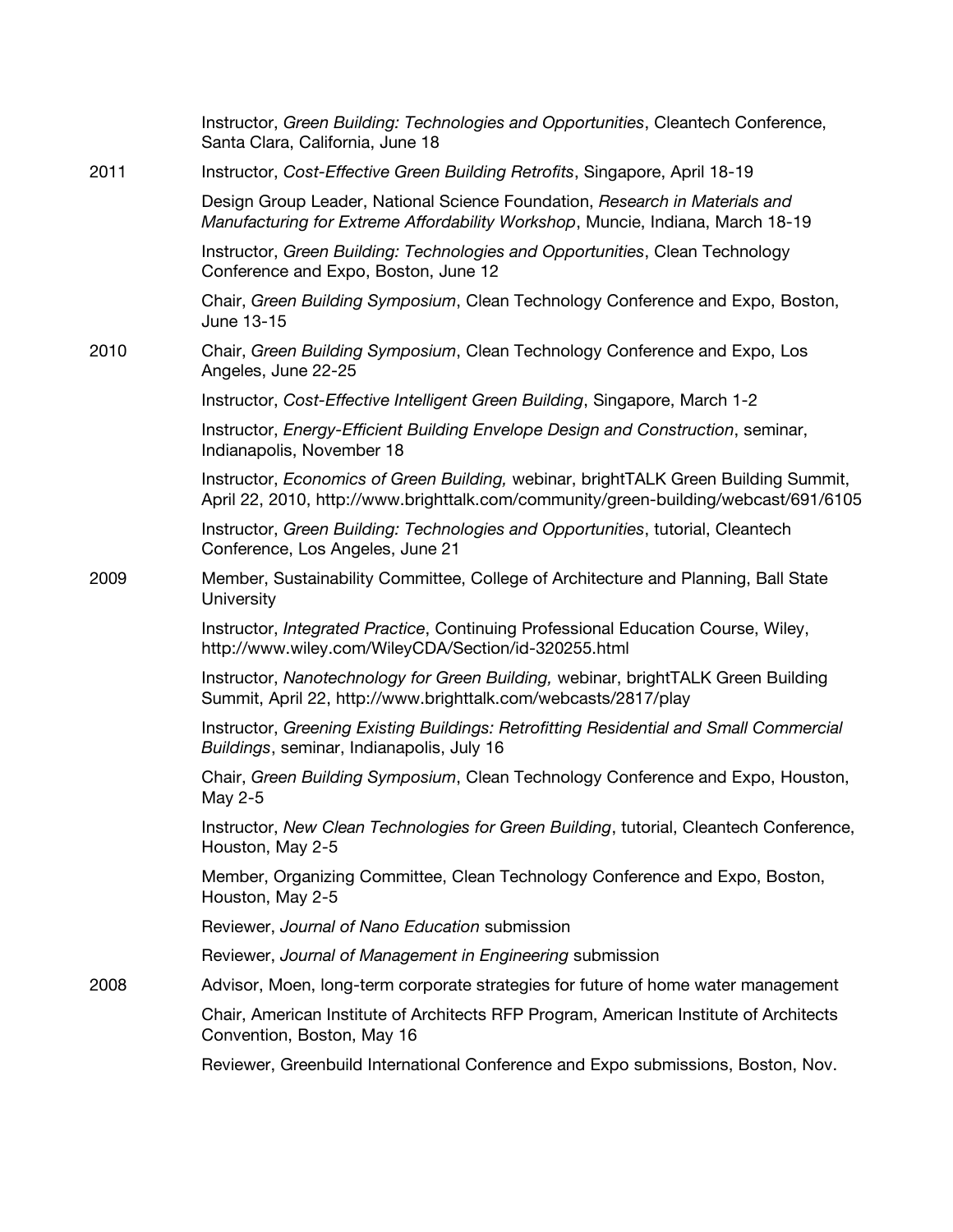19-21 Member, Organizing Committee, Clean Technology Conference and Expo, Boston, June 1-5 2006 Reviewer, *Nanotechnology: Health and Environmental Risks of Nanoparticles*, BAuA (Federal Institute for Occupational Safety and Health), UBA (Federal Environment Agency), and BfR (Federal Institute for Risk Assessment) Federal Republic of Germany Industry Forum Member, Conference on Nanotechnology Occupational and Environmental Health & Safety, Cincinnati, Dec. 4-7 Reviewer, 2006 ACADIA conference submissions Reviewer, Illinois Institute of Technology Interprofessional Projects Program 2005-2007 Author, nanotechbuzz.com, nanotechnology blog 2003 Member, Nominating Committee, MacArthur Fellows Program Founding Member, Mobile Computing Technologies in Construction Project 2002 Co-Chair, American Institute of Architects / Association of Collegiate Schools of Architecture conference, *Experiences in Design-Build: The Expanding Dimensions of Practice and Education*, February 15-17, Atlanta Reviewer, *Architect's Handbook of Professional Practice, Student Edition*, New York: Wiley and Sons Submissions Reviewer, *Fully Integrated and Automated Project Processes International Conference*, Virginia Tech, January 23-25 Moderator, Association of Collegiate Schools of Architecture National Meeting Special Focus Session, *Design-Build: Practice and Pedagogy*, April 12, New Orleans 2001 Moderator, Association of Collegiate Schools of Architecture National Meeting Special Focus Session, *Educating the Architect in the Age of Design-Build*, March 19, 2001, Baltimore, MD

#### **Professional Memberships**

2016-present National Center for Faculty Development & Diversity

Indiana Technology & Innovation Council

- 2015-present American Energy Society
- 2007-present U.S. Green Building Council

Cradle to Cradle Environmental Design Community

- 2005-present American Society for the Advancement of Sustainability in Higher Education
- 2006-2007 One Percent for the Planet Alliance
- 2001-2002 Design-Build Advisory Board, American Institute of Architects
- 1998-2003 Education and Research Committee, Design-Build Institute of America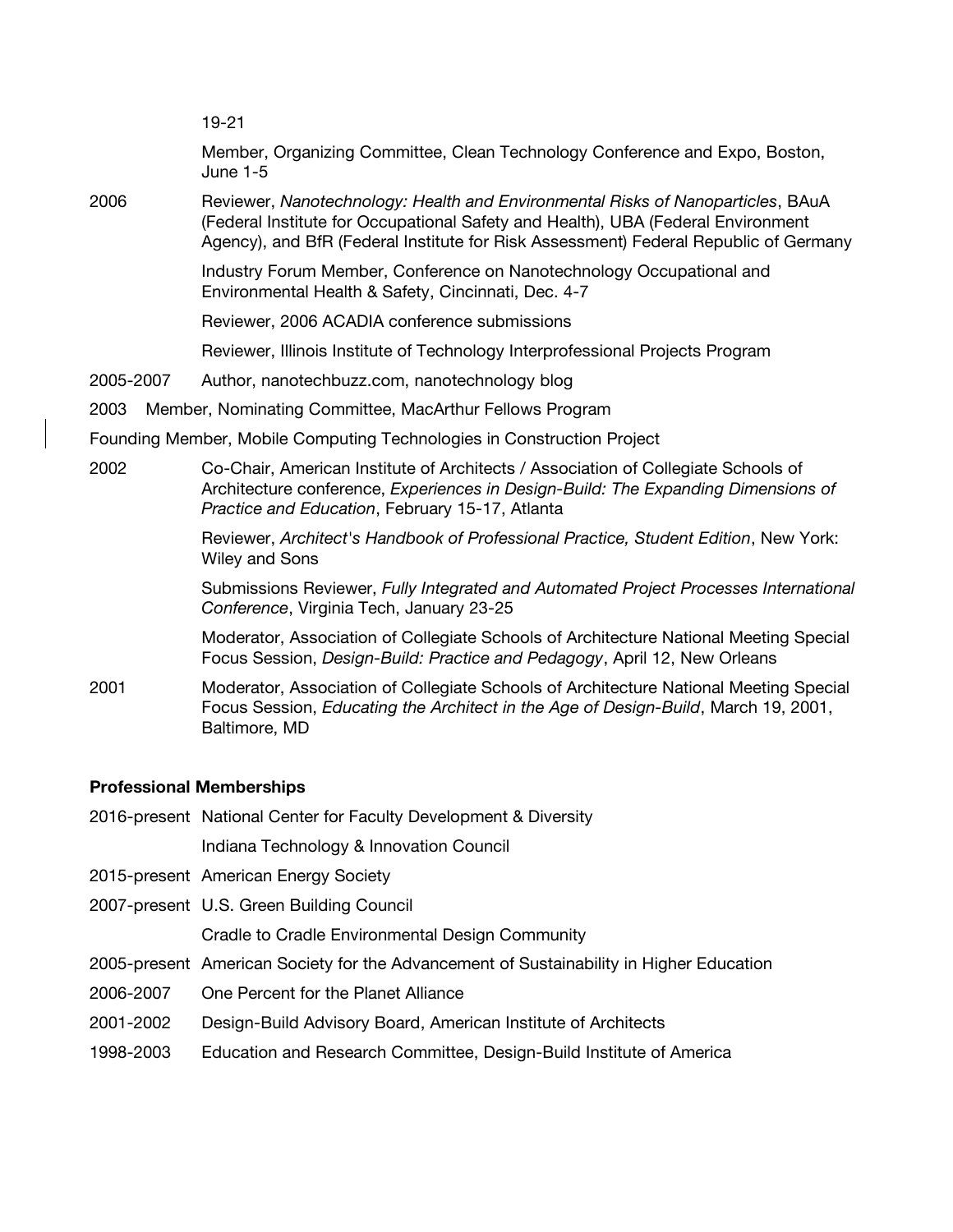#### **Citations and Interviews**

2018 A Jutraz and T Zupancic, *Virtual Collaborative Technologies in Distributed Urban Design Projects*, in Transforming Engineering Education, I Mutis, R Fruchter and C Menassa, Eds., Reston, VA: American Society of Civil Engineers

> D Mbazor and A Adebayo, *The Imperativeness of Information Management On Housing Project Delivery*, International Journal of Advanced Engineering and Management Research, Volume 3, Issue 2, pp. 76-86

2017 M Masdéu and J Fuses, *Reconceptualizing the Design Studio in Architectural Education: Distance Learning and Blended Learning as Transformation Factors*, Journal of Architectural Research, Volume 11, Number 2, pp. 6-23

> N Parthenopoulou, *Nanotechnology Provides New Dynamics in Architectural Design*, International Journal of Architecture and Urban Studies, Volume 1, Number 2, pp. 16- 30

F Scalisi, *Nano-materials for Architecture*, Journal of Civil Engineering and Architecture, Volume 11, pp.1061-1067

Y Arayici, TP Fernando, V Munoz and MN Bassanino, *Interoperability Specification Development for Integrated BIM Use in Performance Based Design,* Automation in Construction, 85, pp. 167-181

F Ozturk, T Deveci, E Gunister and RJ Simmons, *Innovative Instructional Strategies for Teaching Materials Science in Engineering*, in Materials Science and Engineering: Concepts, Methodologies, Tools and Applications, Hershey, PA: IGI Global, pp. 1-19

L Remache and N Djermane, *Effect of Nanotechnology on Physical Properties of Concrete,* Key Engineering Materials, Vol. 733, pp. 71-75

A Khan, O Egbue, B Palkie and J Madden, *Active Learning: Engaging Students to Maximize Learning in an Online Course*, Electronic Journal of e-Learning, Volume 15, Issue 2, pp. 107-115

H Wang, M Salemi and PN Balaguru, *Multifunctional Coating System for Rail Track Applications*, Proceedings of the Joint Rail Conference, American Society of Mechanical Engineers, Philadelphia, Pennsylvania, USA, April 4–7, 2017, pp. 2017-2023

*AO Ogunde et.al., The Utilisation of Building Information Modelling in Nigerian Construction Industry: Challenges and Prospects*, 29th IBIMA Conference, May 3-4, 2017, Vienna, Austria

T Collins and T Hegli, *Modeling Architecture Design Studio on Practice-based Integrated "Ways of Working,"* in Architectural Research Addressing Societal Challenges, Boca Raton, FL: Taylor & Francis, pp. 1145-1152

2016 L Hancock, *The Future of Design*, Good Magazine, January-February 2016, pp. 53-57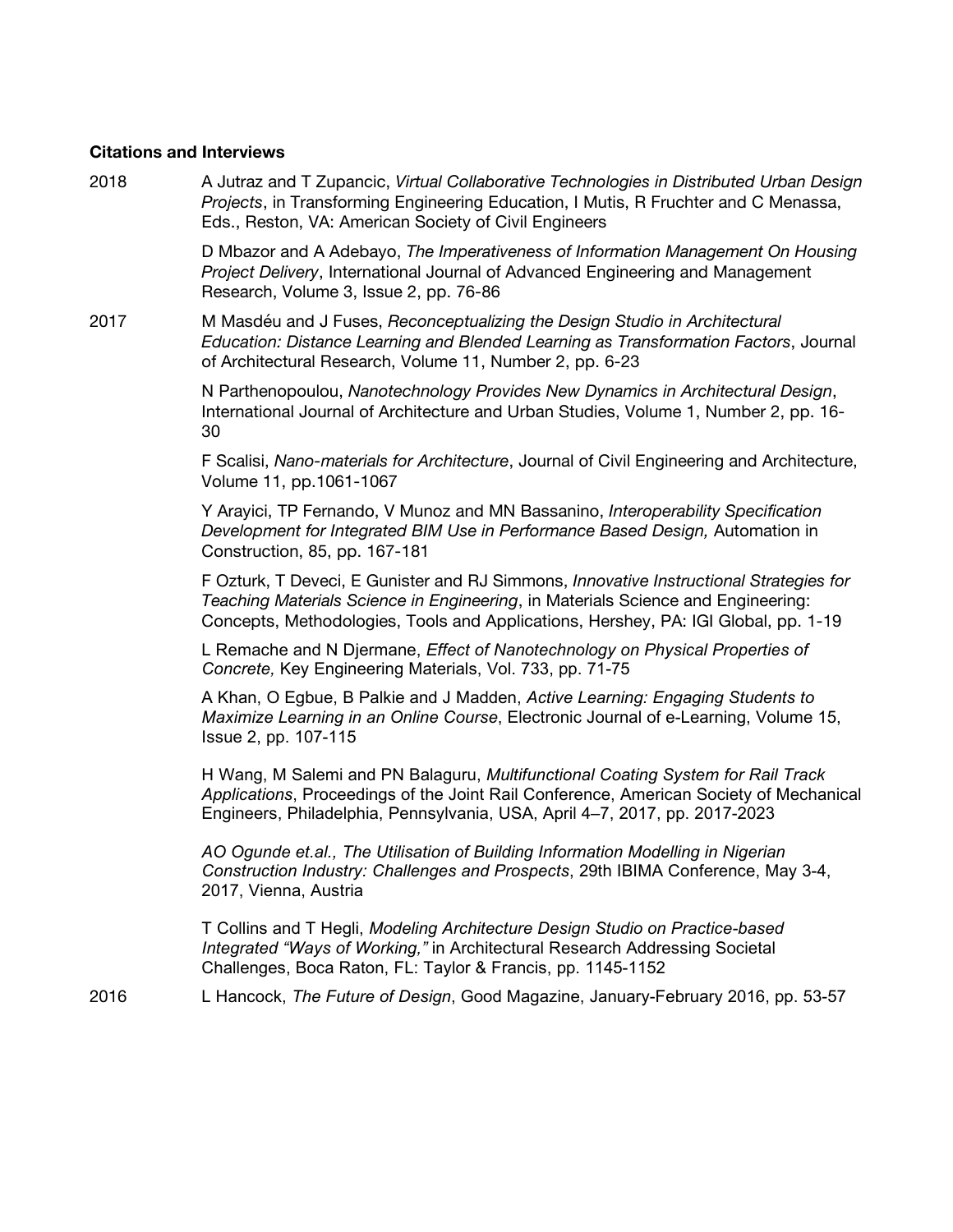N Usman, M Abubakar and MA Ibrahim, *Assessment of Some Key Issues That Affect the Acceptance of Building Information Modelling (BIM),* Journal of Environmental Technology, December 2016, p. 40-52

NJ Cooke, PT Robbins, MJ Grove, SF Quigley, J Binner and JR Green, *Remolding the UK Stem Graduate for 2020: The Collaborative Teaching Laboratory*, 44th SEFI Conference, Tampere, Finland, 12-15 September 2016

S Weber, *The Charrette Design Model Provides a Means to Promote Collaborative Design in Higher Education*, Systems, Cybernetics and Informatics, Vol 14, No 1, pp. 84-91

Y Guntzburger, TC Pauchant and PA Tanguy, *Ethical Risk Management Education in Engineering: A Systematic Review*, Science and Engineering Ethics, April 2016, pp. 1- 28

NK Parthenopoulou and M Malindretos, *The Use of Innovative Materials in Innovative Architectural Applications*, Materials Today: Proceedings, Volume 3, Issue 3, pp. 898– 912

M Bailey, N Spencer, A Bentham, B Baylis and P Sams, *What on Earth is Responsible Innovation Anyway? (And How to Make It Happen,)* International Conference on Engineering and Product Design Education 8 & 9, Aalborg University, Denmark September 2016

M Uihlein, *Structural Engineering Participation in Integrated Design*, Practice Periodical on Structural Design and Construction, September 2016

T Rahola and A Straub, *The Role of the Architect Using Integrated Contracts for Social Housing Renovation Projects*, Journal of Engineering, Design and Technology, Vol. 14 Iss: 4, pp. 43-54

P Crowther, A Scott and T Allen, *Perceptions of Collaboration Amongst Novice Design Students* in *Collaboration and Student Engagement in Design Education*, R Tucker, Ed., Hershey, PA: IGI Global, 2016, pp. 126-144

GG Ayalp and ME Öcal, *Determining Construction Management Education Qualifications and the Effects of Construction Management Education Deficiencies on Turkish Construction*, Creative Education, pp. 254-268

M Uihlein, *When Integration Goes Wrong: Learning from the Mistakes of Practitioners*, Journal of Architectural Engineering

P Pishdad-Bozorgi, R Austin, and J De La Garza, Flash *Track Practices Distilled via Structured Interviews from EPC Projects,* Construction Research Congress 2016, San Juan, Puerto Rico, May 31-June 2, 2016

E Poirier, D Forgues and S Staub-French, *Collaboration through Innovation: Implications for Expertise in the AEC Sector*, Construction Management and Economics, published online June 12 2016 http://www.tandfonline.com/doi/abs/10.1080/01446193.2016.1206660

N Kalyanaraman et.al., *Identification of Long-Term Learning Outcomes and Opportunities for Improvement from an Interdisciplinary Course between Architecture and Construction Science*, 52nd ASC Annual International Conference Proceedings,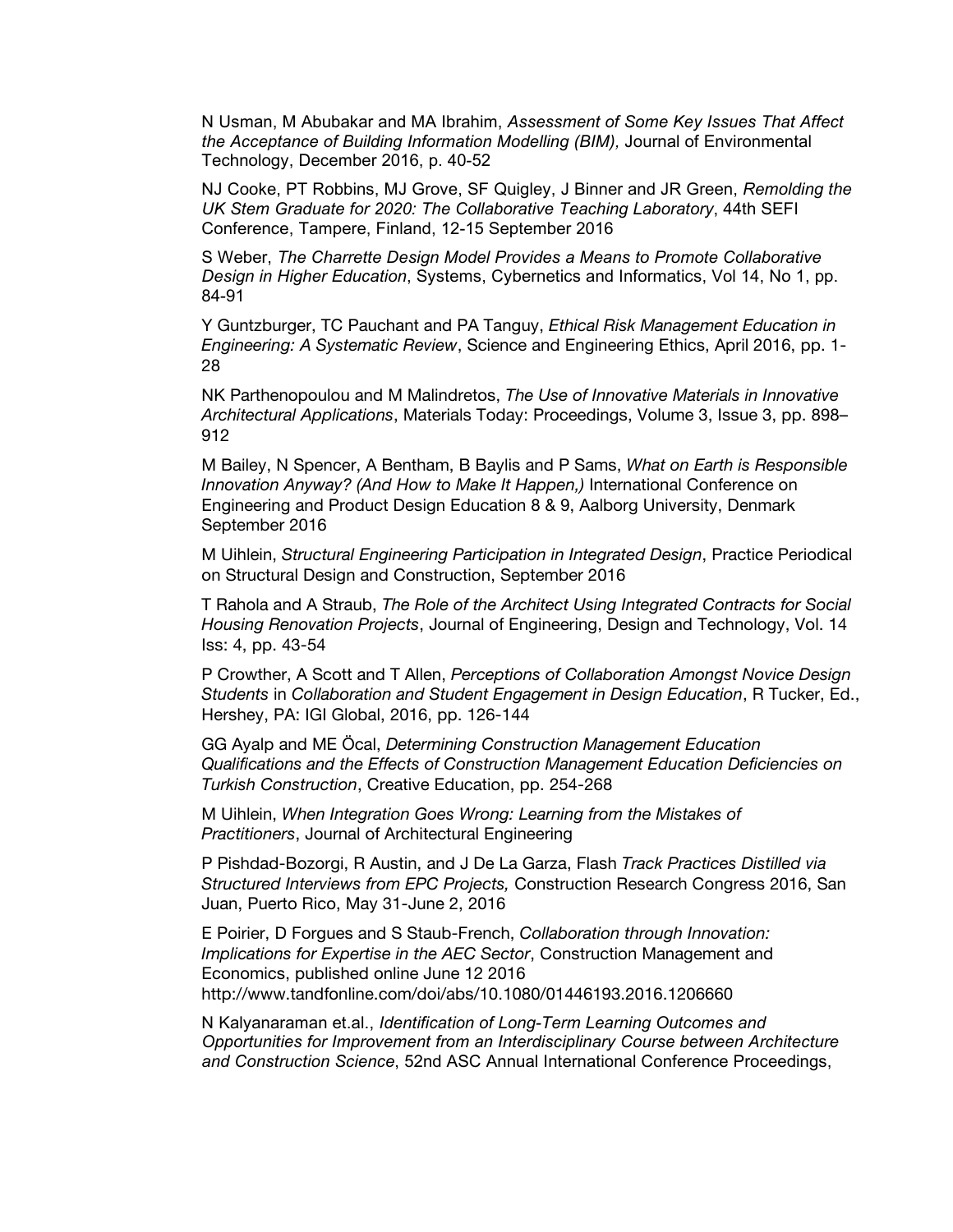April 13-16, Boulder, Colorado

S Rotar and D Barbarash, *Integrated Project Experience and Student Perception*, Landscape Research Record No. 4, pp. 33-44

S Sabihah Saaidin, I Rohani et.al., *Analysis of Risk Probability in Design and Build Projects in Malaysian Construction Industry*, International Academic Research Journal of Business and Technology 2(2) 2016, pp. 51-56

M Anis, G AlTaher, W Sarhan and M Elsemary, *Construction and Building Applications*, Nanovate, 09 December 2016, pp 19-40

H Babuka, *Applications of Nanotechnologies in Sustainable Architecture*, Proceedings of the 3<sup>rd</sup> Annual Energy Efficiency and Sustainable Development Conference, November 19-21, Skopje, Macedonia

P Pishdad-Bozorgi, J de la Garza and R Austin, *Readiness Assessment for Flash Tracking*, Journal of Construction Engineering and Management, *2016*

2015 *Post-Petroleum Design,* Book review, Auto & Design, Volume 6, November/December 2015, p. 79

> *The Latest in Cleantech: Designing a Post-Petroleum World,* New Zealand Herald, June 30, http://www.nzherald.co.nz/element-

magazine/news/article.cfm?c\_id=1503340&objectid=11472101

S Coles, *Post-Petroleum Design:* Book Review, ReNew Magazine, September 16, http://renew.org.au/sustainable-products/book-review-post-petroleum-design/

P Sisson, *Post-Petroleum Design and the Future of Sustainable Materials*, curbed.com, http://curbed.com/archives/2015/05/21/postpetroleum-design-and-the-materialsmaking-architecture-and-design-more-sustainable.php

S Rokooei, *Building Information Modeling in Project Management: Necessities, Challenges and Outcomes*, Procedia: Social and Behavioral Sciences, Volume 210, pp. 87–95

SC Ugochukwu, SC Akabogu and KC Okolie, *Status and Perceptions of the Application of Building Information Modeling for Improved Building Projects Delivery in Nigeria*, American Journal of Engineering Research, Volume 4, Issue 11, pp 176-182

R Soetanto et al., *Key Success Factors and Guidance for International Collaborative Design Projects*, International Journal of Architectural Research, Volume 9 Number 3, pp. 6-25

BS Santosh and TP Madhavi, *Nanomaterials: Application and Techniques in Civil Engineering*, Journal of Civil Engineering and Environmental Technology, Volume 2 Number 5, pp. 456-460

B Kincl and S Matoš, *Pedestrianisation and Parking Policy as a Solution towards Green Transport Plan: A Case Study of Zagreb*, Journal of Civil Engineering and Architecture, Volume 9, pp. 1079-1084

IE Esparragoza et al., *Assessment of Interaction in Multinational Projects: A Comparison Based on Geographical Location*, Proceedings of 2015 International Conference on Interactive Collaborative Learning, Florence, Italy 20-24 September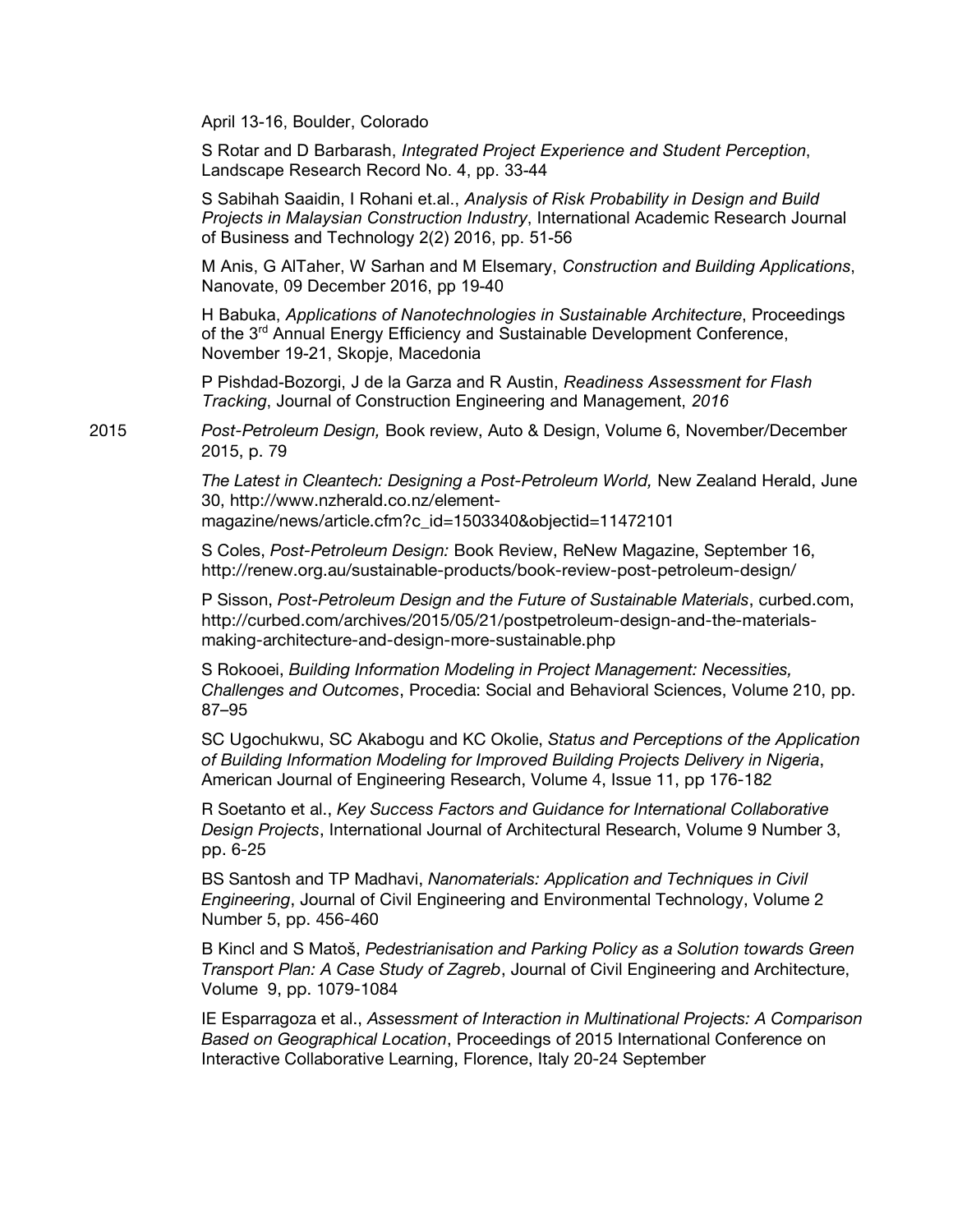RB Austin, P Pishdad-Bozorgi and JM de la Garza, *Identifying and Prioritizing Best Practices to Achieve Flash Track Projects*, Journal of Construction Engineering and Management, Volume 142 Issue 2

S Tahrani et al., *Structuring the Adoption and Implementation of BIM and Integrated Approaches to Project Delivery Across the Canadian AECO Industry*, Canadian Society for Civil Engineering's 5th International Construction Specialty Conference, Vancouver, British Columbia, 8-10 June, pp 1-10

V Muñoz and Y Arayici, *Using Free Tools to Support the BIM Coordination Process into SMEs*, Building Information Modelling (BIM) in Design, Construction and Operations, L Mahdjoubi, CA Brebbia and R Laing, eds., Boston: WIT Press, pp. 33-44

T Marzi, *Nanostructured Materials for Protection and Reinforcement of Timber Structures: A Review and Future Challenges,* Construction and Building Materials**,**  Volume 97, pp. 119–130

S Rotar, *Improving Student Learning Through Integrated Project Experiences*, Landscape Research Record No. 01, Council of Educators in Landscape Architecture

MS Hakiki, C Utomo, *Faktor Kritis Penentu Keberhasilan Kolaborasi Desain pada Perusahaan Properti di Jawa Timur*, Proceedings of the National Seminar on Management technology, Surabaya, Indonesia, 2 February, pp. 1-8

M Adya, BK Temple and DM Hepburn, *Distant yet Near: Promoting Interdisciplinary Learning in Significantly Diverse Teams through Socially Responsible Projects*, Decision Sciences Journal of Innovative Education, Vol 13 Issue 2, pp. 121-149

A Heydarian et al., *Immersive Virtual Environments Versus Physical Built Environments: A Benchmarking Study for Building Design and User-Built Environment Explorations*, Automation in Construction, Volume 54, pp. 116–126

S Alizadehsalehi, O Koseoglu and M Celikag, *Integration of Building Information Modeling (BIM) and Laser Scanning in Construction Industry*, Proceedings of the 6th Biennial Professional Conference of the Architectural Engineering Institute, Milwaukee, Wisconsin, 24-27 March, pp. 163-174

E Kazemi, P Salehi and M Musavi, *Essay on the Evolution of Technology and Architectural Materials*, Turkish Journal of Engineering and Technology, Vol 2, Issue 5, pp. 100-108

2014 CTW Chan and W Sher, *Exploring AEC Education through Collaborative Learning*, Engineering Construction & Architectural Management, Volume 1 Number 25, 2014, p. 21

> DA Altun and B Örgülü, *Towards a Different Architecture in Cooperation with Nanotechnology and Genetic Science: New Approaches for the Present and the Future*, Architecture Research, Volume 4 Number 1B, pp. 2, 7

> AJ Gale et al., *The Burnout Phenomenon: A Comparative Study of Student Attitudes Toward Collaborative Learning and Sustainability*, Journal of Interior Design, Volume 39, Number 1, p. 18

> R Soetanto et al., *Virtual Collaborative Learning for Building Design*, Proceedings of the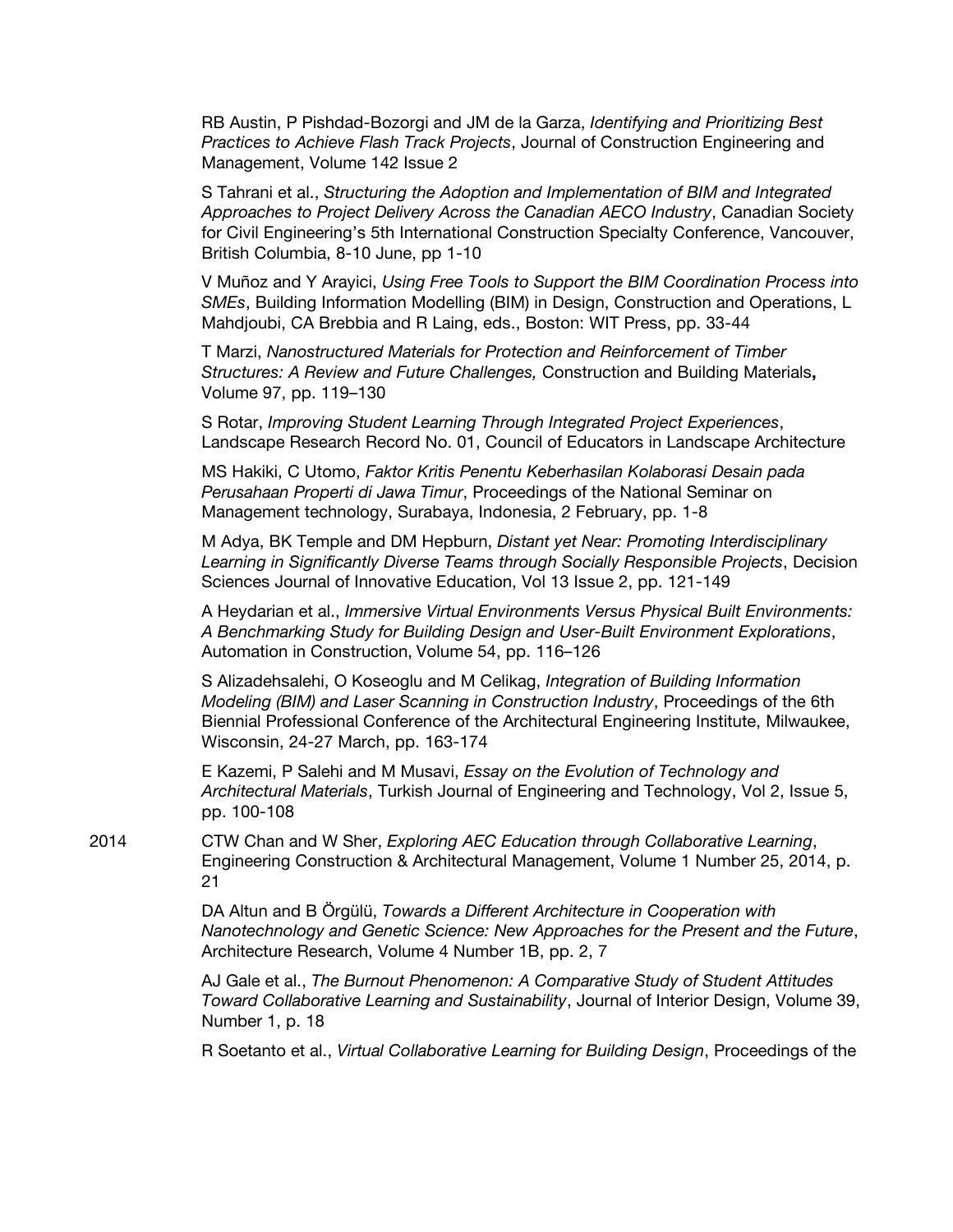ICE - Management, Procurement and Law, Volume 167 Issue 1, p. 26

U Athavankaret al., *Multidisciplinary Team Dynamics in Service Design - The Facilitating Role of Pattern Language*, Proceedings of the India HCI 2014 Conference on Human Computer Interaction, Delhi, December 7-9, 2014, p. 16

MS Uihlein, *Ove Arup's Total Design, Integrated Project Delivery, and the Role of the Engineer*, Architectural Science Review, October 28, 2014

A Sev and M Ezel, *Nanotechnology Innovations for the Sustainable Buildings of the Future*, International Journal of Civil, Architectural, Structural and Construction Engineering, Volume 8 Number 8, p. 851

CV Kumar, *Study on Nano materials and Application of Nanotechnology and Its Impacts in Construction*, International Journal of Modern Engineering Research, p. 6

H Yongping et al., *An Ontology-based Method for Process Modeling in Multi-Disciplinary Collaborative Design*, International Journal of Control and Automation, Volume 7 Number 8, p. 143

J Lee, *The Integrated Design Process from the Facilitator's Perspective*, International Journal of Art & Design Education**,** Volume 33 Issue 1

BB Das and A Mitra*, Nanomaterials for Construction Engineering-A Review,*  International Journal of Materials, Mechanics and Manufacturing, Volume 2 Number 1, p. 44

S Hirsch, *In Harmony with Nature*, Anderson Herald Bulletin, October 12, 2014

2013 R Ruparathna and K Hewage, *Review of Contemporary Construction Procurement Practices*, Journal of Management in Engineering*,* Volume 10 Number 1061, p. 1943B.

> A Daryoush and A Darvish, *A Case Study and Review of Nanotechnology and Nanomaterials in Green Architecture*, Research Journal of Environmental and Earth Sciences, Volume 5 Issue 2, 2013, p. 79

> P de Leon et al., *A Flexible Automated Digital Design for Production Workflow*, Proceedings of the 18th International Conference on Computer-Aided Architectural Design Research in Asia, Singapore, May 14-17, 2013, p. 645

M Chiuini, W Grondzik, W. King, M. McGinley and J. Owens, *Architect and Engineer Collaboration: The Solar Decathlon As a Pedagogical Opportunity*, Proceedings of the Architectural Engineering Institute Conference, Pennsylvania State University, April 3-5, 2013, p. 218

J Macdonald and M Granroth, *Multidisciplinary AEC Education Utilising BIM/PLIM Tools and Processes*, Product Lifecycle Management for Society, Volume 409, p. 663

2012 T Hootman, *Net Zero Energy Design: A Guide for Commercial Architecture,* New York: John Wiley & Sons, 2012, p. 419

> G Dittrich, *HI Design in Croatia – Event Review*, 4Hoteliers, June 15, 2012, http://www.4hoteliers.com/4hots\_nshw.php?mwi=10085

D Markham, *New iPad Case is Plastic-Free, Made with Human Power*, Discovery.com,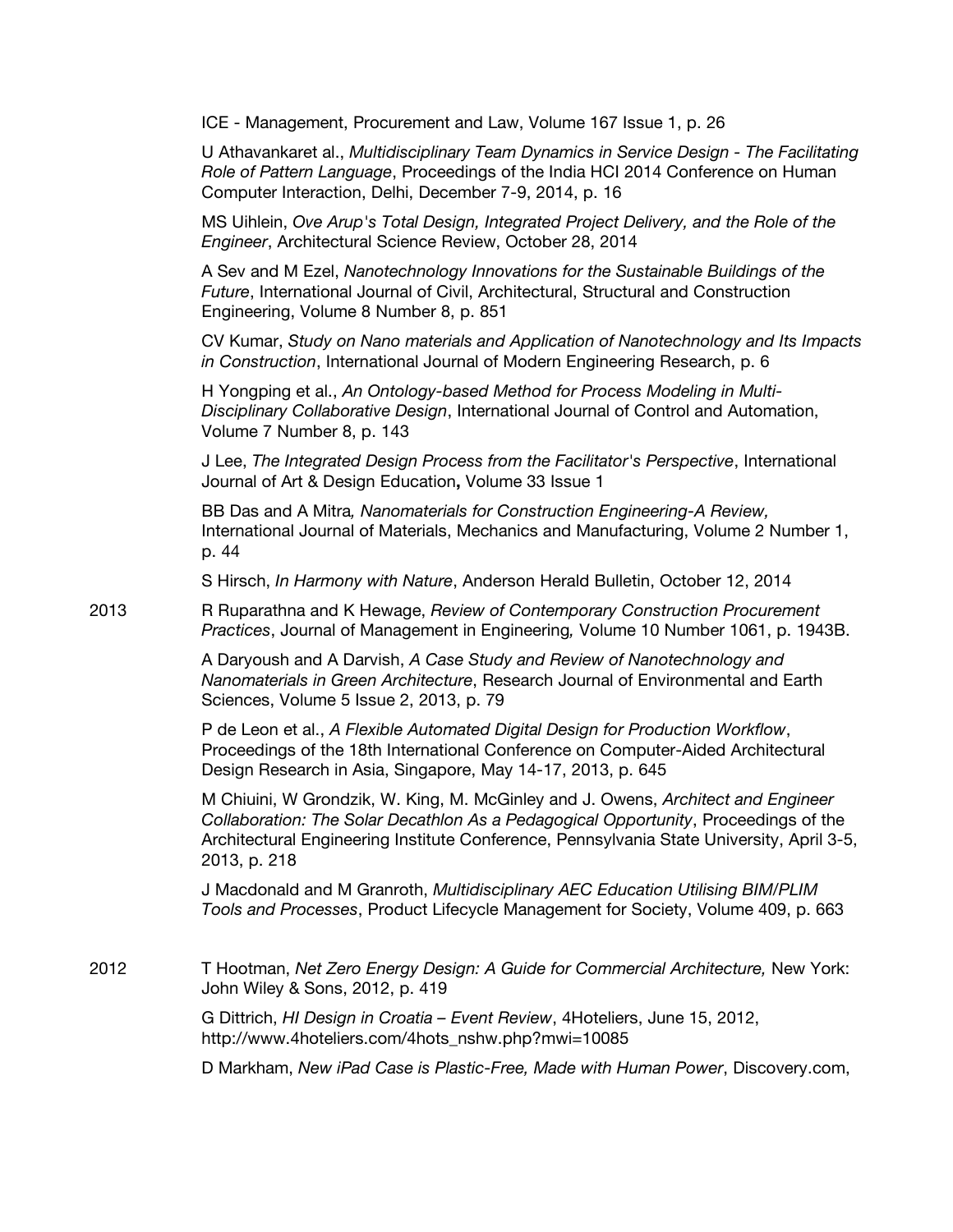January 4, 2012, http://dsc.discovery.com/gear-gadgets/new-ipad-case-is-plasticfree-made-with-human-power.html

M Tabini, *The Week in iPad Cases: Proof of Life*, Macworld, January 14, 2012, http://www.macworld.com/article/164770/2012/01/ipad\_case\_roundup\_35.html

J Heimbuch, *iPad Case Made with Human Power, is Plastic-Free*, Treehugger, January 5, 2012, http://www.treehugger.com/gadgets/new-ipad-case-plastic-free-madehuman-power.html

2011 S Kim and E Shim, A *Case Study in Application of Green Building Strategies Using Building Information Modeling Into a Construction Education*, Proceedings of the 2011 Associated Schools of Construction Region III Conference, Downers Grove, Illinois, October 26-29, 2011, p. 21

> B Halford, *Building Small: Nanotechnology Makes Inroads in the Construction Industry*, Chemical & Engineering News, June 13, 2011, Volume 89, Number 24, pp. 12-17, http://pubs.acs.org/cen/coverstory/89/8924cover.html

2010 L Volker and R Klein, *Architect Participation in Integrated Project Delivery: The Future Mainspring of Architectural Design* Firms? Design Management and Technology, Volume 5 Issue 3, November 2010, p. 40

> L Zhang, A Issa and S Olbina, *Web-Based On-Demand Information Extraction Systems for Building Information Models,* Proceedings of the International Conference on Computing in Civil and Building Engineering, University of Nottingham, UK, June 30 - July 2, 2010, pp. 1-2

J Harty and R Liang, *The Management of Sharing, Integrating, Tracking, and Maintaining Data-Sets, is a New and Rather Complex Task*, Proceedings of the 14th International Conference on Information Visualisation, London, July 26-29, 2010

L Zhang and W Chen, *The Analysis of Liability Risk Allocation for Integrated Project Delivery,* Proceedings of the 2nd International Conference on Information Science and Engineering, Hangzhou, China, December 4-6, 2010

J Gola and C Robertson, *Material Change: George Elvin interviewed by Julianne Gola and Cameron Robertson*, Volume Magazine, Vol. 24, Columbia University, October 2010, http://c-lab.columbia.edu/0170.html

*Molecular Design at the International Forum on Architecture and Construction*, March 12, 2010, http://blogportobello.com.br/2010/03/12/nanotecnologia-o-designmolecular-no-forum-internacional-de-arquitetura-e-construcao/

J Moore, *Revestir 2010 Exceeds Expectations in a Challenging Economy,* National Floor Trends*,* March 18, 2010, http://www.ntlfloortrends.com/Articles/Industry\_News/BNP\_GUID\_9-5-2006\_A\_10000000000000782264

2009 R Miller, D Strombom, M Iammarino and B Black, *The Commercial Real Estate Revolution: Nine Transforming Keys to Lowering Costs, Cutting Waste, and Driving Change in a Broken Industry*, New York: John Wiley & Sons, 2009, pp. 43, 299

> W Grondzik, *Principles of Building Commissioning*, New York: John Wiley & Sons, 2009, pp. 2, 13, 55, 62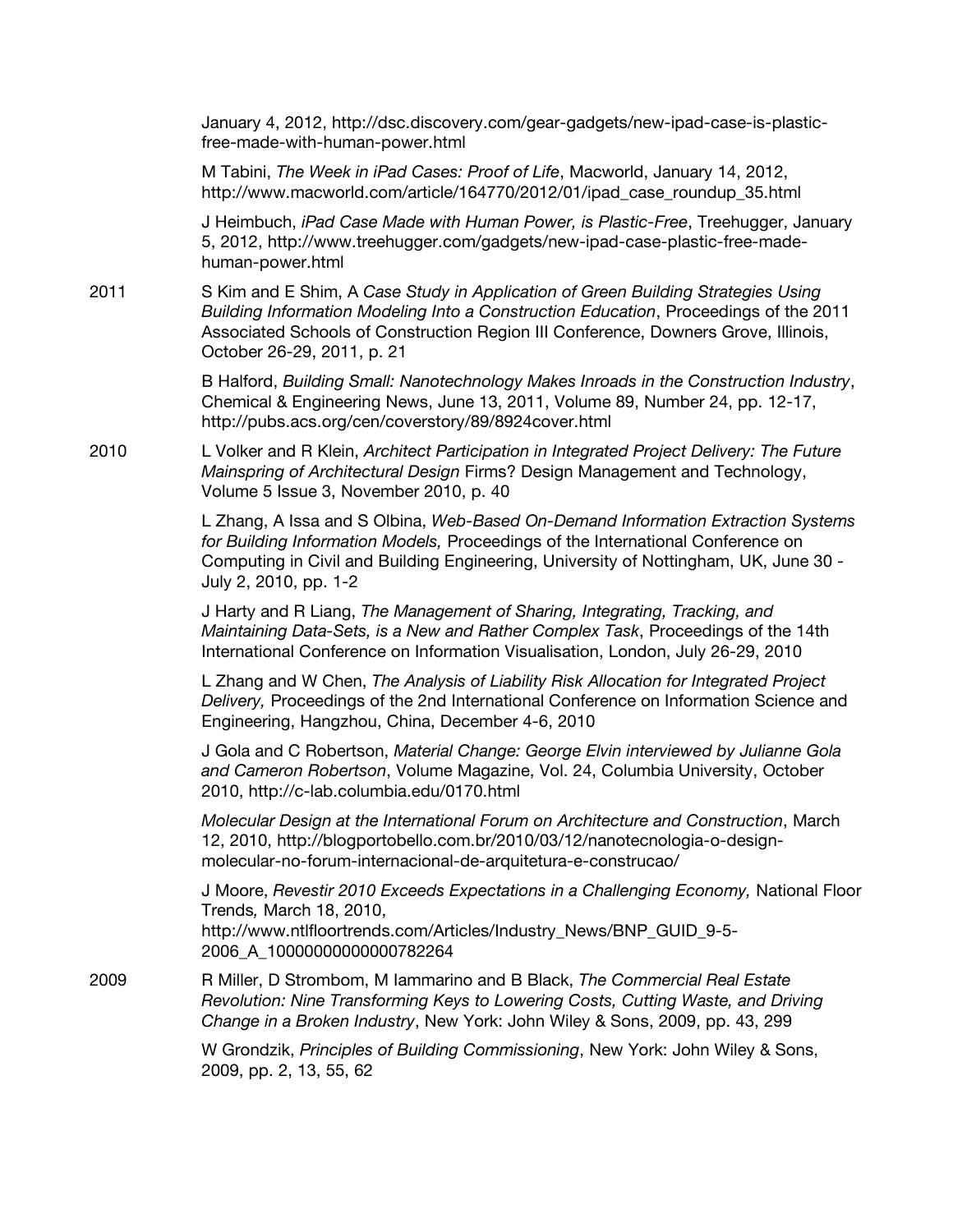S Razavi and C Haas, *A Data Fusion Model for Location Estimation in Construction*, Proceedings of the 26th International Symposium on Automation and Robotics in Construction, Montreal, August 11-15, 2009, p. 430

K Dong and J Doerfler, *Collaborative Teaching to Create Integrated Building Envelopes*, 39th IEEE Frontiers in Education Conference, San Antonio, Texas, October 18-21, 2009

Z Yang and G Wang, *Cooperation Between Building Information Modeling and Integrated Project Delivery Method Leads to Paradigm Shift of AEC Industry*, Proceedings of the International Conference on Management and Service Science, Wuhan, China, September 20-22, 2009

S Au, *BIM/BLM for Owners*, Technical Report, Hong Kong: MTECH Engineering, 2009, p. 15

P Sanguinetti, *BIM in Academia: Shifting Our Attention From Product to Process*, CAAD Futures 2009: Joining Languages, Cultures and Visions, Montreal, June 17-19, 2009, p. 408

K Kimoto, Y Imai and Y Shikama, *A Methodology of Cost Management with Architectural 3D CAD Case Studies*, Proceedings of the 13th Pacific Association of Quantity Surveyors Congress, Kuala Lumpur, Malaysia, August 17-18, 2009, p. 111

A Walker, D Greenwood and E Johansen, *The Lack of Design Quality Focus in Construction: A Case for Examining Suitable Design Processes,* Proceedings of the 25th Annual Association of Researchers in Construction Management Conference, Nottingham, UK, September 7-9, 2009, p. 321

M L Lehman, *Nanotechnology: A Science Impacting Architectural Design,* Sensing Architecture, February 11, 2009,

http://sensingarchitecture.com/2009/02/11/nanotechnology-a-science-impactingarchitectural-design/#comment-146

M LaPointe, *Dr. George Elvin from Green Technology Forum to Feature SPD-Smart Technology in Series of Talks and Courses*, Research Frontiers, Aug. 19, http://www.refr-

spd.com/press.asp?rec\_id=100992&sec=Dr.%20George%20Elvin%20from%20Green %20Technology%20Forum%20to%20Feature%20SPD-Smart%20Technology%20in%20Series%20of%20Talks%20and%20Courses

2008 K Ku, S Pollalis, M Fischer and D Shelden, *3D Model-Based Collaboration in Design Development and Construction of Complex Shaped Buildings*, International Journal of Information Technology in Construction, Vol. 13 (2008), pp. 480, 482

> D Gier, *What Impact Does Using Building Information Modeling Have on Teaching Estimating to Construction Management Students?* Proceedings of the Associated Schools of Construction Annual Conference, Auburn University, April 2-5, 2008, p. 2

T McCuen, Building Information Modeling and the Interactive Capability Maturity Model, Proceedings of the Associated Schools of Construction Annual Conference, Auburn University, April 2-5, 2008

Autodesk, *Building Industry Results Through Integrated Project Delivery and Building Information Modeling*, White Paper, 2008, http://02e440f.netsolhost.com/images/BIM-